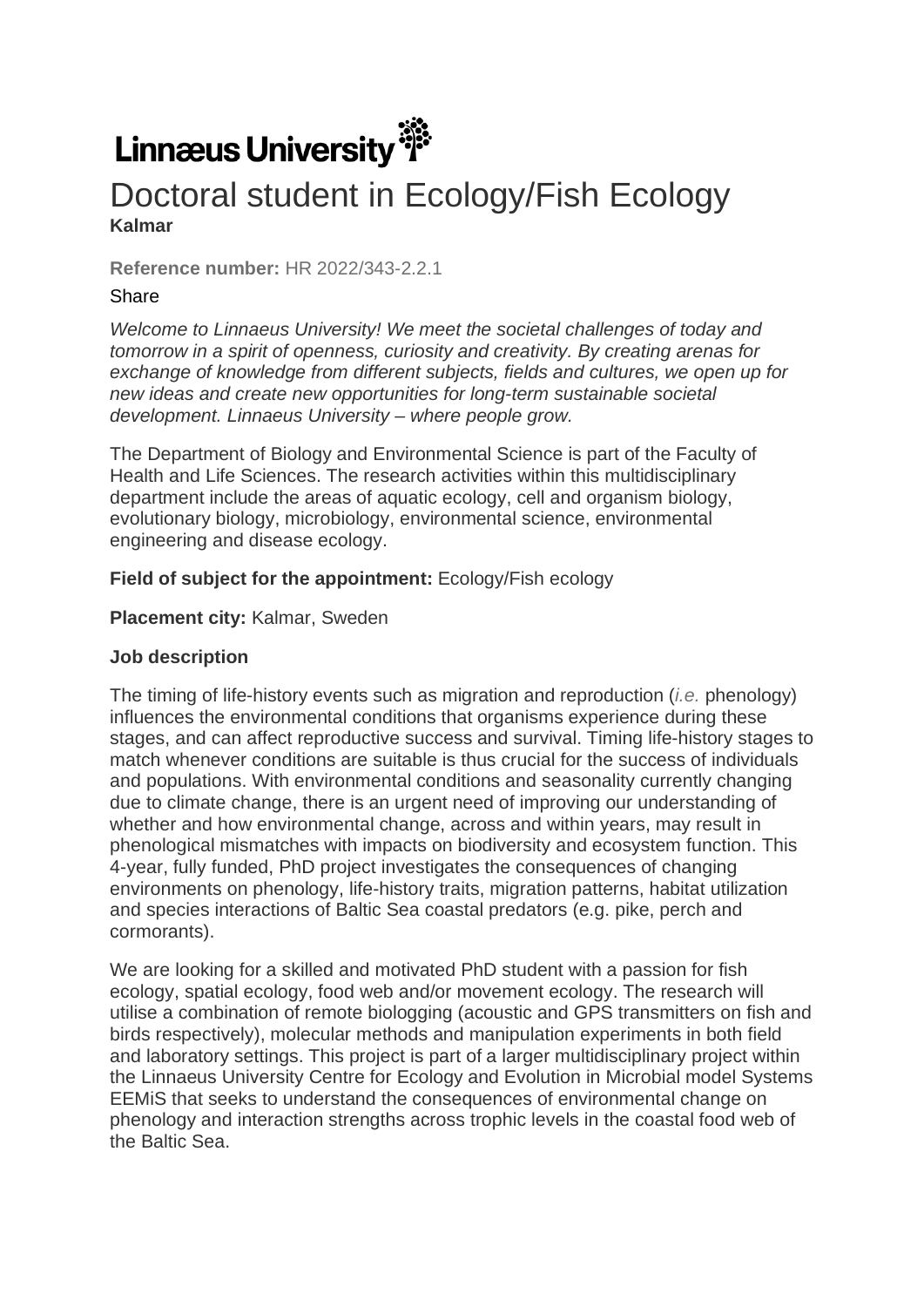According to the Higher Education Ordinance a person appointed to a doctoral studentship should primarily devote themselves to their own studies. An appointee may, however, work to a limited extent with education, research, artistic development, and administration. However, before a doctoral degree has been awarded, duties of this kind may not comprise more than 20% of a full-time post.

### **Requirements**

A person fulfils the general entry requirements if they

- Has been awarded a degree on second-cycle (MSc) level,
- completed the requirements for courses comprising at least 240 credits, of which 60 credits on second-cycle level, or
- in other way, in Sweden or abroad, has acquired principally equivalent knowledge.

#### Specific requirements also include

• A high proficiency in written and spoken English.

#### **Assessment grounds**

- Documented experience working within Aquatic Ecology, Fish Ecology, Movement Ecology and/or Spatial Ecology.
- Experience of:
	- o Statistical analysis of big data
	- o Data management and R programming
	- o Remote biologging techniques (e.g. acoustic telemetry)
	- o Fieldwork
	- o Mechanistic laboratory and field experiments
	- o Molecular methods
	- o Scientific publishing
- Holding a driver's license (class B)
- Experience of driving and working from boat
- Important personal qualities are to be creative, good at problem-solving, a team-worker, independent, resilient, and structured.

#### **For more information, please contact:**

Head of department: Jonas Waldenström, jonas.waldenstrom@lnu.se

Research leader: Petter Tibblin, petter.tibblin@lnu.se.

HR partner: Leif Eriksson, leif.eriksson@lnu.se

Union representatives can be reached through the university switchboard: +46- (0)772-28 80 00.

#### **To apply**